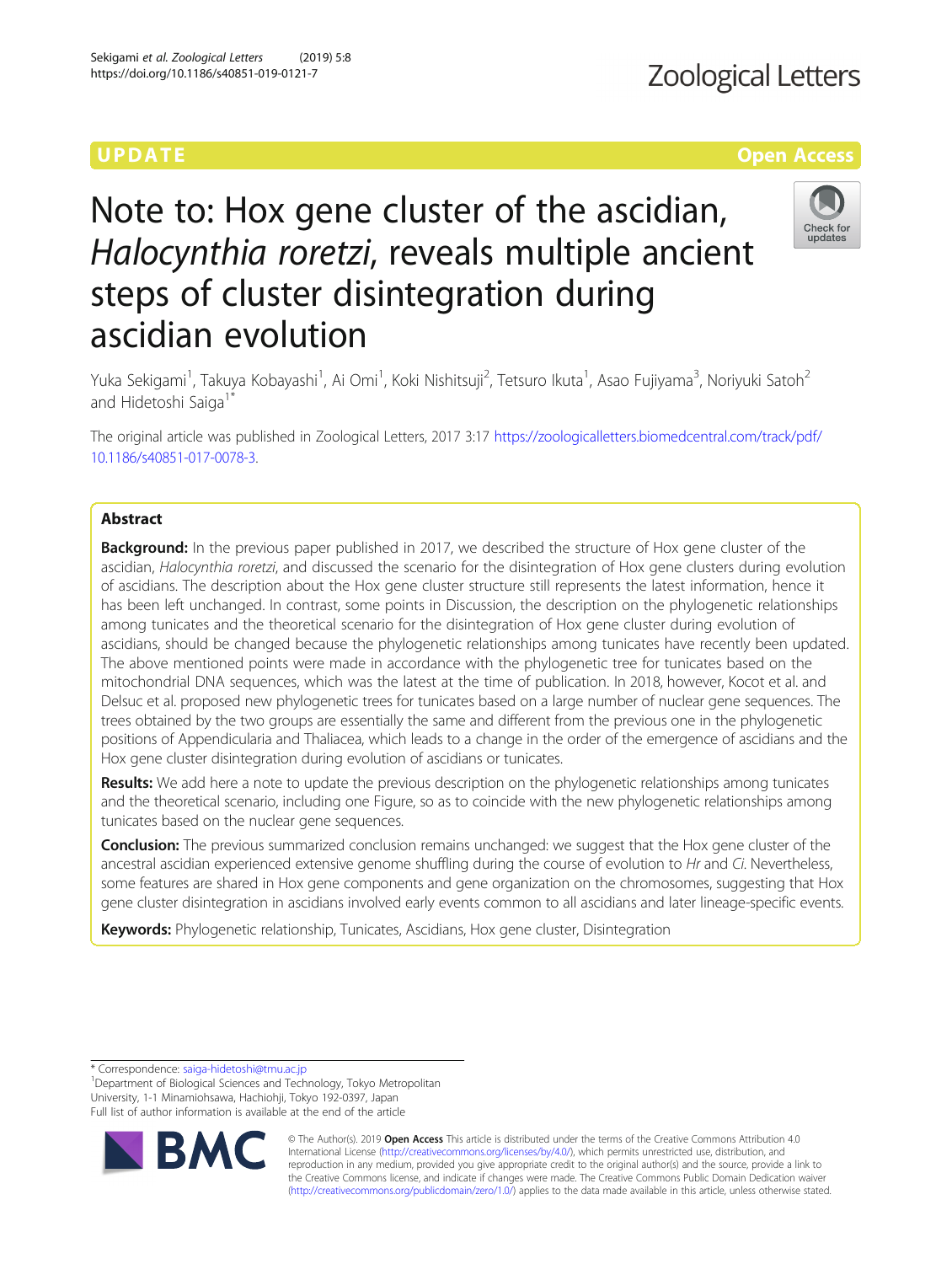### Background

No change; identical to the previously published version.

# Materials and methods

No change; identical to the previously published version.

#### Results

No change; identical to the previously published version.

# **Discussion**

Following changes should be made:

Pages 7–8 of Sekigami et al. Zoological Letters (2017) 3:17

DOI <https://doi.org/10.1186/s40851-017-0078-3>: The second sentence in the beginning of Discussion should be replaced as follows:

Tunicates are divided into three branches; one comprises Appendicularia, another comprises Stolidobranchia (including Hr) and the other consists of Phlebobranchia (including Ci), Aplousobranchia (another ascidian group) and Thaliacea [33, 34]:

Pages 9–10 of Sekigami et al. Zoological Letters (2017) 3:17

DOI <https://doi.org/10.1186/s40851-017-0078-3>: The second paragraph of "Conclusion: a theoretical scenario for the disintegration of the Hox gene cluster in the ascidian or tunicate evolution" should be replaced as follows: (please find the change from the previously published version in italics):

In this scheme, 1) when the ancestral chordate emerged, it had a single Hox gene cluster consisting of three anterior (PGs 1–3), five central (PGs 4–8) and three ancestral posterior (PG9/10, PG11/12 and PG13/14) genes [30]. 2) The ancestral chordate evolved, and the last common ancestor of tunicates and vertebrates diverged from the lineage to cephalochordate. 3) When the ancestral tunicate diverged from the lineage to vertebrates, it must have experienced extensive genomic rearrangement, including the loss of at least one (or two) central Hox genes and early disintegration events in the Hox gene cluster, and likely came to possess tunicate characteristics. The loss of the central Hox genes and disintegration of the Hox gene cluster may be correlated with peculiar way of development of tunicates [12] and/or limited function of Hox genes as observed in the early development of Ci [32]. 4) The ancestral tunicate evolved, being diverged from the lineage to Appendicularia, into a common ancestor of Ascidiacea and Thaliacea, and the Hox gene complement consisting of nine genes (three each of anterior, central, and posterior Hox genes) was established. 5) The ancestor, in turn, evolved into two lineages; one giving rise to Pleurogona ascidians (Stolidobranchia) and the other to Thaliacea and Enterogona ascidians (Phlebobranchia and Aplousobranchia). During evolution giving rise to Hr and Ci, the Hox gene cluster as well as the genome must have experienced further genomic rearrangement in different manners. The relatively small conserved gene arrangement between Hr and *Ci* in the regions surrounding Hox genes may support this part of the scenario.



(Ci) and aplousobranchian ascidians as well as Thaliacea (right side, upper) [33, 34]. By the divergence of the two evolutionary lineages, the Hox gene complement of the ancestral ascidian with each three of anterior, central and posterior genes must have been established. At the same time, early Hox gene cluster disintegration events must have occurred. Then, the Hox gene cluster further disintegrated in different patterns in the evolutionary lineages giving rise to Hr and Ci. White or gray ovals indicate Hox genes, probably of the central Hox gene group origin (see text). The Hox gene complement of Oikopleura dioica, consisting of two anterior, one central, and six posterior genes, and that of amphioxus, consisting of 15 members, are schematically represented.